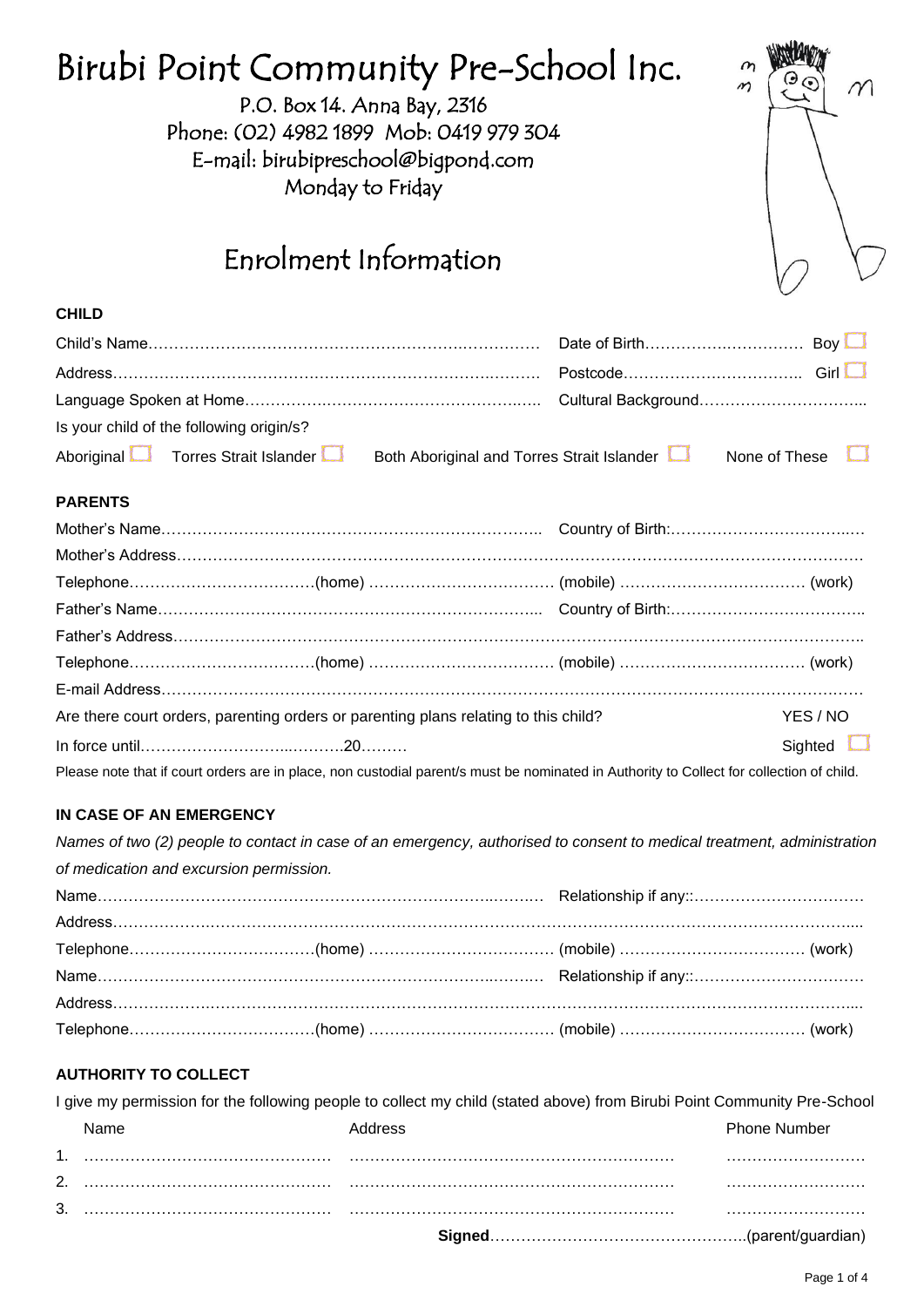#### **EXCURSIONS**

I hereby consent to the Director and/or members of the staff escorting my child on walks or local expeditions outside the boundaries of the pre-school grounds on such occasions and as a member of such groups, as the Director shall decide. Written notification / Notification shall be provided to all parents prior to any excursions taking place.

Dated this………………. day of …………………………… 20…………….

**Signed**…………………………………………..(parent/guardian)

## **MEDICAL**

| Authority to Administer First Aid ~ Seek Medical Attention                                             |
|--------------------------------------------------------------------------------------------------------|
|                                                                                                        |
|                                                                                                        |
| (child's name) in the case of an accident or emergency, at my expense, if I am unable to be contacted. |

| Doctor's Details                                                                                                         |          |
|--------------------------------------------------------------------------------------------------------------------------|----------|
|                                                                                                                          |          |
|                                                                                                                          |          |
| <b>Dentist's Details</b>                                                                                                 |          |
|                                                                                                                          |          |
|                                                                                                                          |          |
|                                                                                                                          |          |
| Do you hold a current Health Care Card issued by Centrelink?                                                             | YES / NO |
| Is your child covered by private health insurance?                                                                       | YES / NO |
|                                                                                                                          |          |
| <b>Immunisation</b>                                                                                                      |          |
| All children must provide an Immunisation History Statement issued by Medicare to enrol. Failure to do so will result in |          |
| your child not commencing preschool. Conscientious Objection is not accepted under the Public Health Act.                |          |
| <b>Additional Needs</b>                                                                                                  |          |
| Does your child suffer from a chronic illness, any known allergies or is at risk of anaphylaxis?                         | YES / NO |
| If yes, please complete a risk minimisation plan and asthma/anaphylaxis/diabetes management plan.                        |          |
| Has your child ever experienced any language/speech difficulties, physical problems or other health                      | YES / NO |
|                                                                                                                          |          |
| Does your child require regular medication?                                                                              | YES / NO |
| If yes, please complete Administration of Long Term Medication Form from the Director.                                   |          |

| Please note any special requirements your child may have eg. disabilities, religious/cultural practices or dietary |  |  |  |
|--------------------------------------------------------------------------------------------------------------------|--|--|--|
|                                                                                                                    |  |  |  |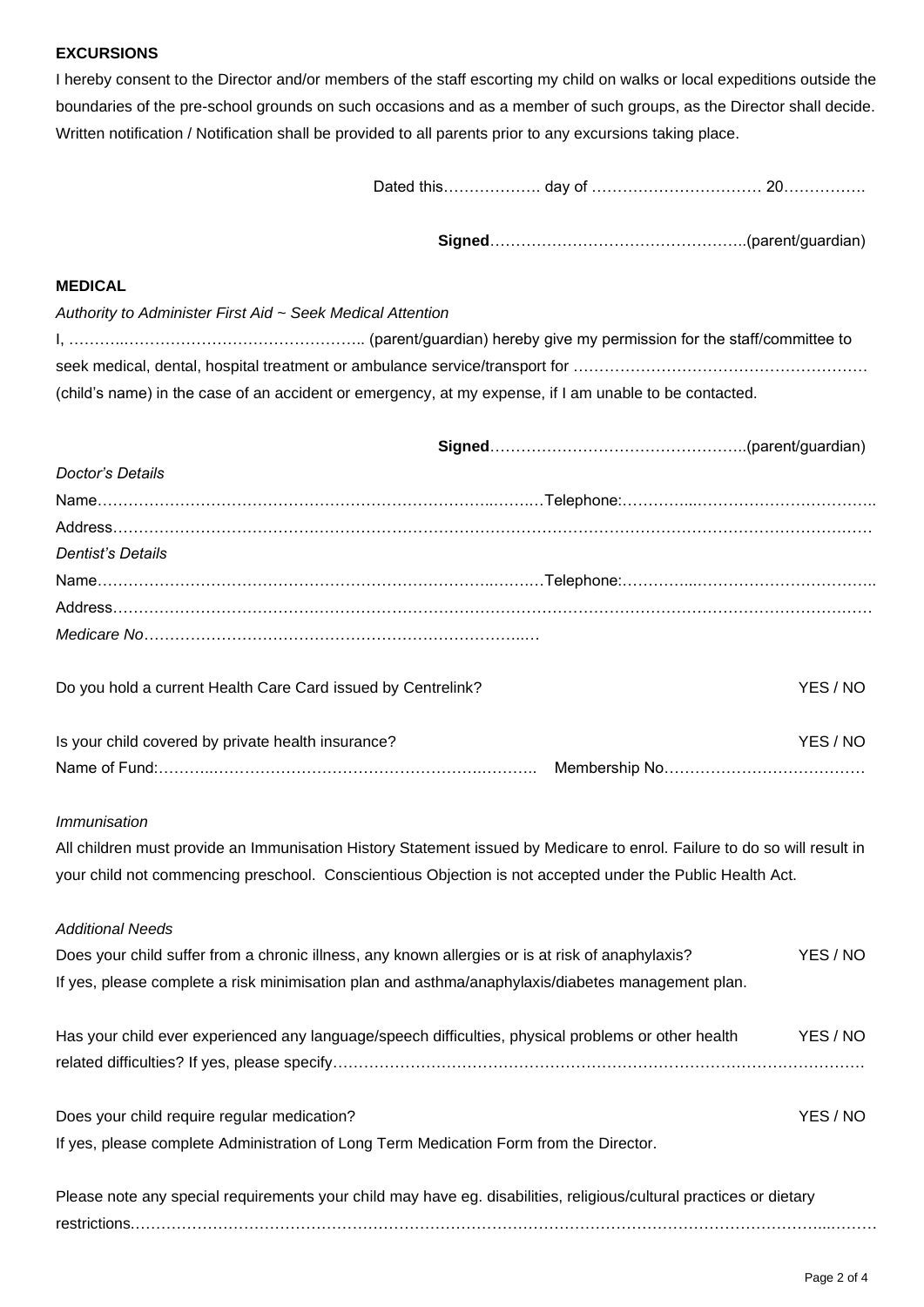# **PARENT AGREEMENT**

| I/we have visited the preschool and discussed the enrolment procedures for our child.               | Yes / No |
|-----------------------------------------------------------------------------------------------------|----------|
| I/we understand that we are welcome to participate in the preschool program.                        | Yes / No |
| I/we agree to keep our child away from the preschool when he or she is suffering from               |          |
| a cold or any other infectious illness.                                                             | Yes / No |
| I/we agree to notify the preschool promptly of the reasons for any absences.                        | Yes / No |
| In case of sudden illness/accident if I/we cannot be contacted, the Authorised Supervisor,          |          |
| as my/our agent, shall have the discretionary power to seek immediate medical attention.            | Yes / No |
| I/we accept that any costs incurred from such action shall be met by us.                            | Yes / No |
| In the event of my/our child developing a fever at preschool and I/we cannot be contacted,          |          |
| the Authorised Supervisor has permission to administer Panadol after all other first aid            |          |
| measures have been taken (optional).                                                                | Yes / No |
| I/we will ensure that our child is brought to preschool by a responsible person and taken           |          |
| to an Educator, and that the preschool shall be notified if our child is to be collected by         |          |
| any other persons than ourselves.                                                                   | Yes / No |
| I/we agree to my/our child being photographed for advertising or publication purposes.              | Yes / No |
| I/we agree to my/our child being photographed for inclusion in their digital portfolios and         | Yes / No |
| understand that photographs of my child and his/her experiences may be accessed on other            |          |
| childrens' portfolios, for the duration of his/her time enrolled.                                   |          |
| I /we agree to the preschool disclosing relevant information to the school I/we have indicated that |          |
| our child will be attending.                                                                        | Yes / No |
| I/we agree for my/our child to have 30+ sunscreen, stingose or band-aids applied if needed.         | Yes / No |
| I/we agree for my/our child to be removed from the centre to safety in case of an emergency.        | Yes / No |
| I/we agree to pay all the fees and levies associated with the centre each year the child attends.   | Yes / No |
| I/we understand that fees must not be in arrears and absent days must be paid for.                  | Yes / No |
| I/we agree to give two weeks notice of our intention to withdraw our child from the Preschool       |          |
| or in turn will pay two weeks fees in lieu of notice.                                               | Yes / No |
| I/we have been informed of the late fee policy and additional costs incurred if not adhered to.     | Yes / No |
|                                                                                                     |          |

**Birth certificate and Immunisation History Statement will be required prior to enrolment.**